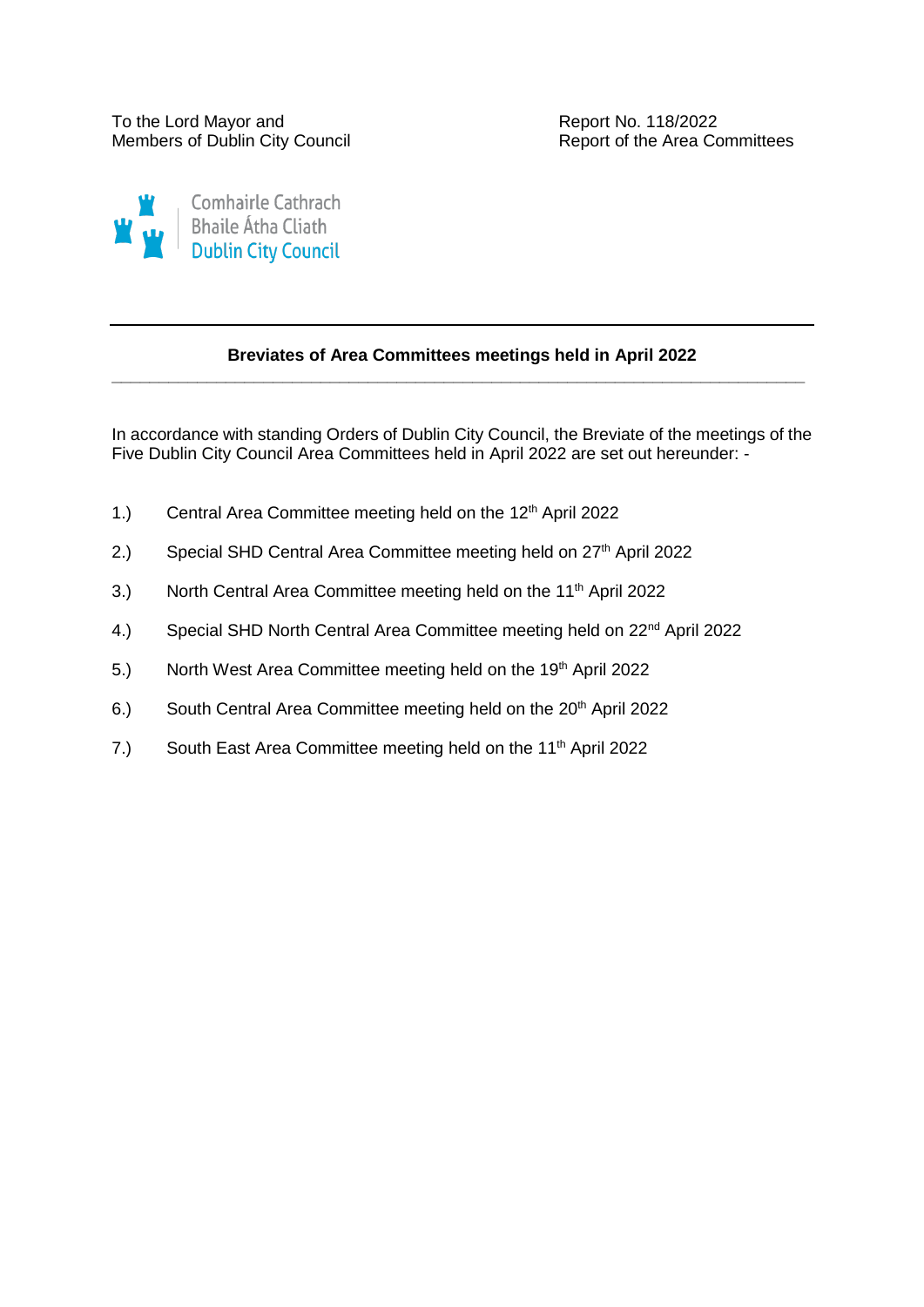# **Central Area Committee meeting held on the 12th April 2022**

In accordance with the Standing Orders of the Dublin City Council, the Breviate of the meeting of the Central Area Committee held on 12<sup>th</sup> April 2022 is submitted herewith.

The following item was considered by the Committee and referred to City Council:

1 With reference to a proposal to initiate the procedure for the Extinguishment of the public Right of Way over the laneway to the rear of the dwellings at O'Connell Avenue, Geraldine Street and Berkeley Road, Dublin 7

ORDER: Agreed. Recommend to City Council.

**Cllr. Ray McAdam Chairperson**

12th April 2022

## **Attendance:**

Members: Ray McAdam, Janet Horner, Janice Boylan, Joe Costello, Christy Burke, Nial Ring, Colm O'Rourke, Séamas McGrattan, Cieran Perry, Declan Meenagh, Cat O'Driscoll, Darcy Lonergan, Eimear McCormack.

Officers: Mairéad Jonsson, Aine Behan, Brian Mongey, Ursula Donnellan, John McPartlan, Karl Mitchell, Sean Callaghan, Brendan Doggett, Paul White, Cathy Quinn, Sean Bay, Frank Lambe, Martin Donlon, Pádraig O'Brien, Páraic Fallon, Gráinne O'Grady, Claire Dempsey

Other: Cllr. Donna Cooney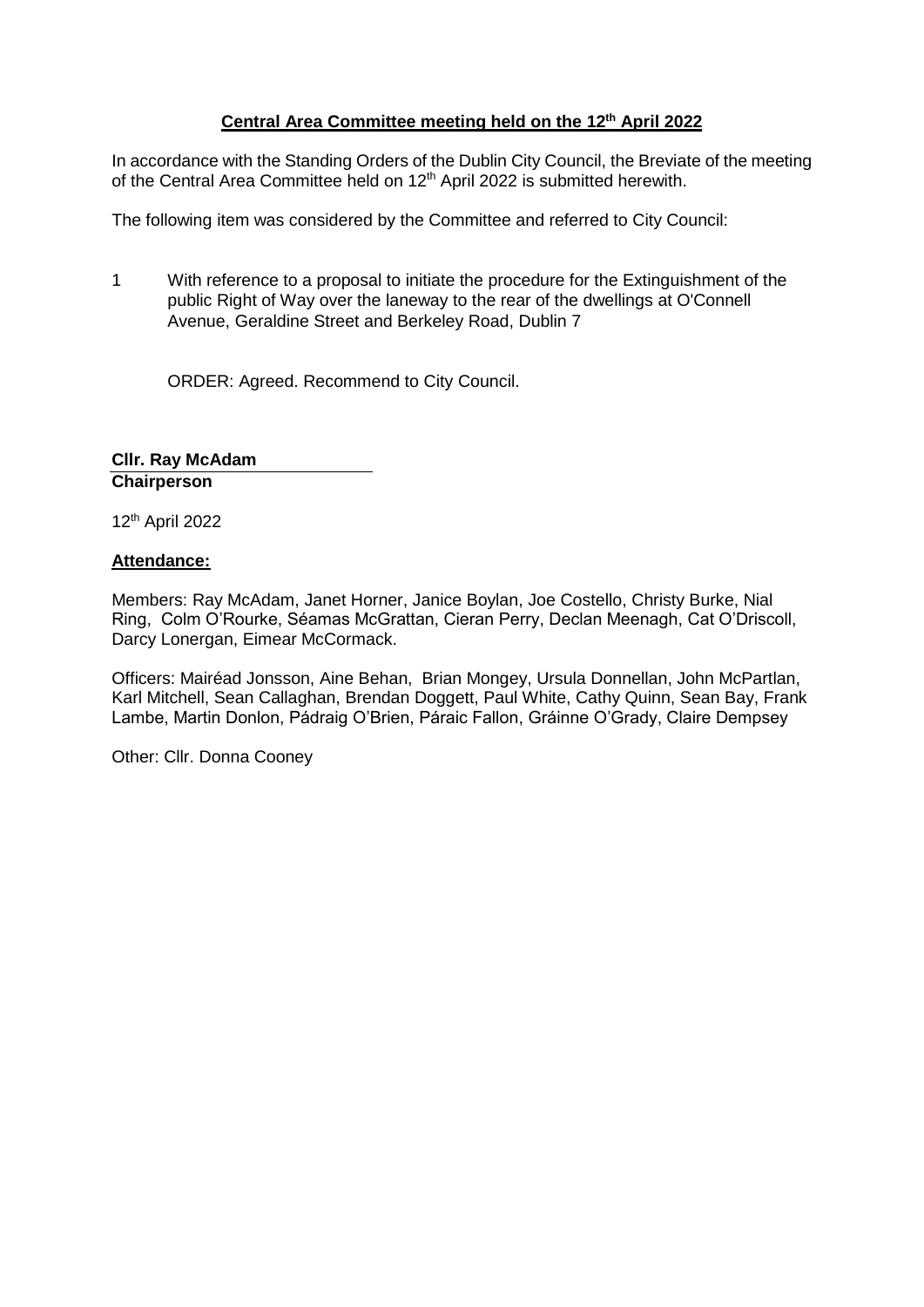# **Central Area Committee Special SHD meeting held on the 27th April 2022**

In accordance with the Standing Orders of the Dublin City Council, the Breviate of the Special Meeting of the Central Area Committee held 27<sup>th</sup> April 2022 is submitted hereunder:

1 With Reference to SHD0008/22 - Site at the former Royal Oak Public House, Finglas Road & Old Finglas Road, Glasnevin, Dublin 11

ORDER: Presentation Noted.

There were no items considered by the Committee for referral to City Council.

# **Councillor Ray McAdam**

**Chairperson** Thursday 27<sup>th</sup> April 2022

## **Attendance:**

# **Members:**

Ray McAdam Christy Burke Joe Costello

## **Officers**

John McPartlan Rebecca Greene Karl Mitchell Gráinne O'Grady **Seán Bay** Seán Bay **Frank Lambe** 

# **Apologies:**

Colm O'Rourke

Janet Horner Declan Meenagh Cat O'Driscoll Darcy Lonergan Seamus McGrattan

Cieran Perry Nial Ring Eimear McCormack<br>Janice Boylan

Brendan Doggett **John Bergin** Mairead Jonnson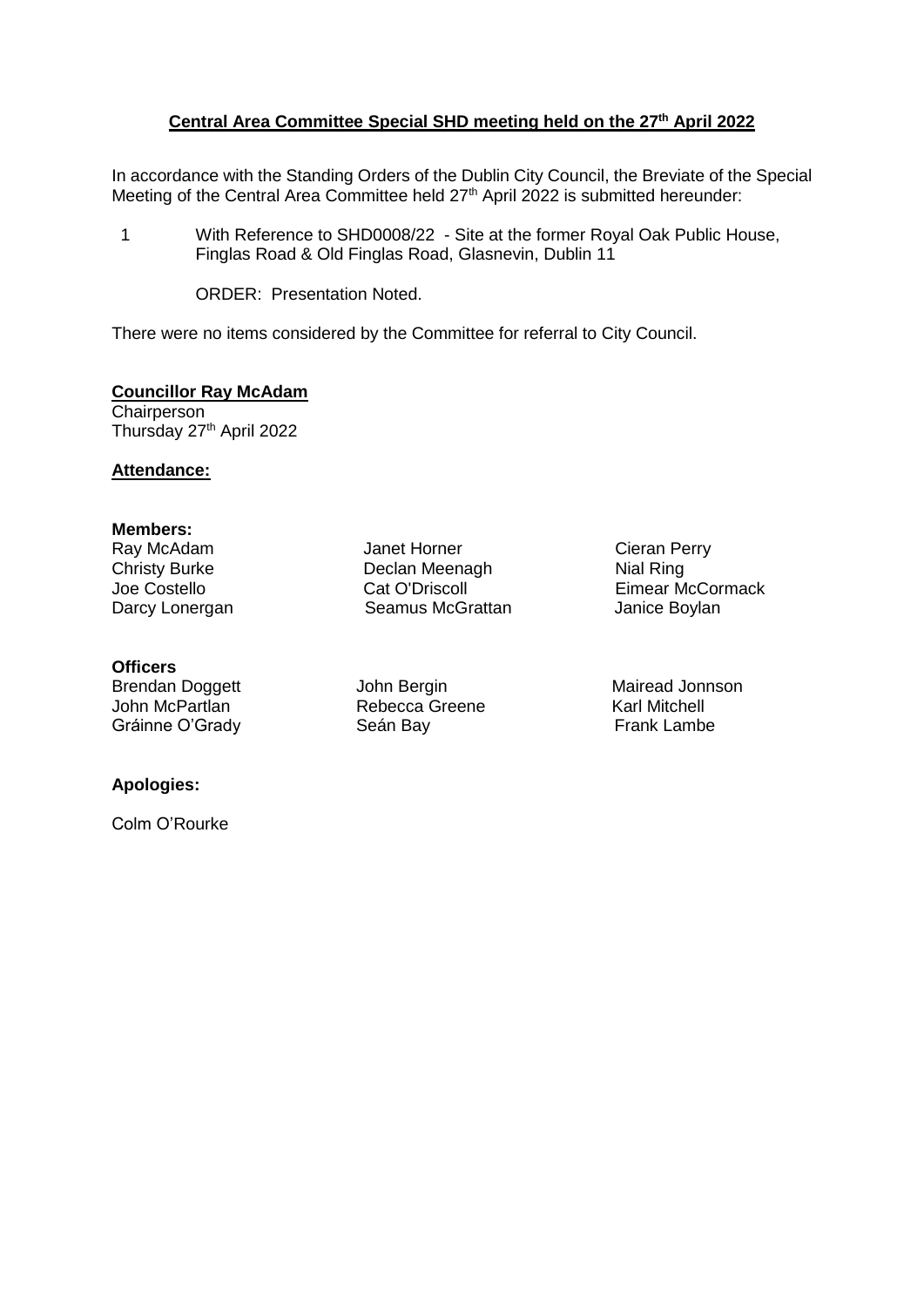# **North Central Area Committee meeting held on the 11th April 2022**

In accordance with standing orders of the Dublin City Council, the breviate of the meeting of the North Central Area Committee held 11<sup>th</sup> April, 2022 is set out hereunder.

There were no matters to be referred to the full City Council.

**Councillor Patricia Roe Chairperson Monday 11th April, 2022**

## **Attendance:**

## **Members: Members: Members:**

Patricia Roe (Chairperson)

Dearbháil Butler **Daryl Barron** Donna Cooney Tom Brabazon Terence Flanagan Racheal Batten John Lyons Deirdre Heney Jane Horgan-Jones Alison Gilliland Micheál MacDonncha Declan Flanagan<br>Damian O'Farrell Larry O'Toole Naoise Ó Muirí Damian O'Farrell Catherine Stocker

## **Officers**

Bernie Roe **Catherine Cahill** Derek Farrell Fergus O'Carroll **Pat Smith** Pat Smith Fiona Moore Niamh Reilly **Ray Yeates** Brendan Teeling Oliver Hickey **Catalin Rosca** Mary Conway<br>
Sean Callaghan **Contain Contain Deirdre Murphy** Sean Callaghan Derek Kelly **Ruairi O'Cuív** 

Larry O'Toole

# **Guests**

Niamh Horan – Irish Rail Paul Wilcock – Irish Rail Clodagh O'Donovan – Irish Rail Gillian Sisk – Irish Rail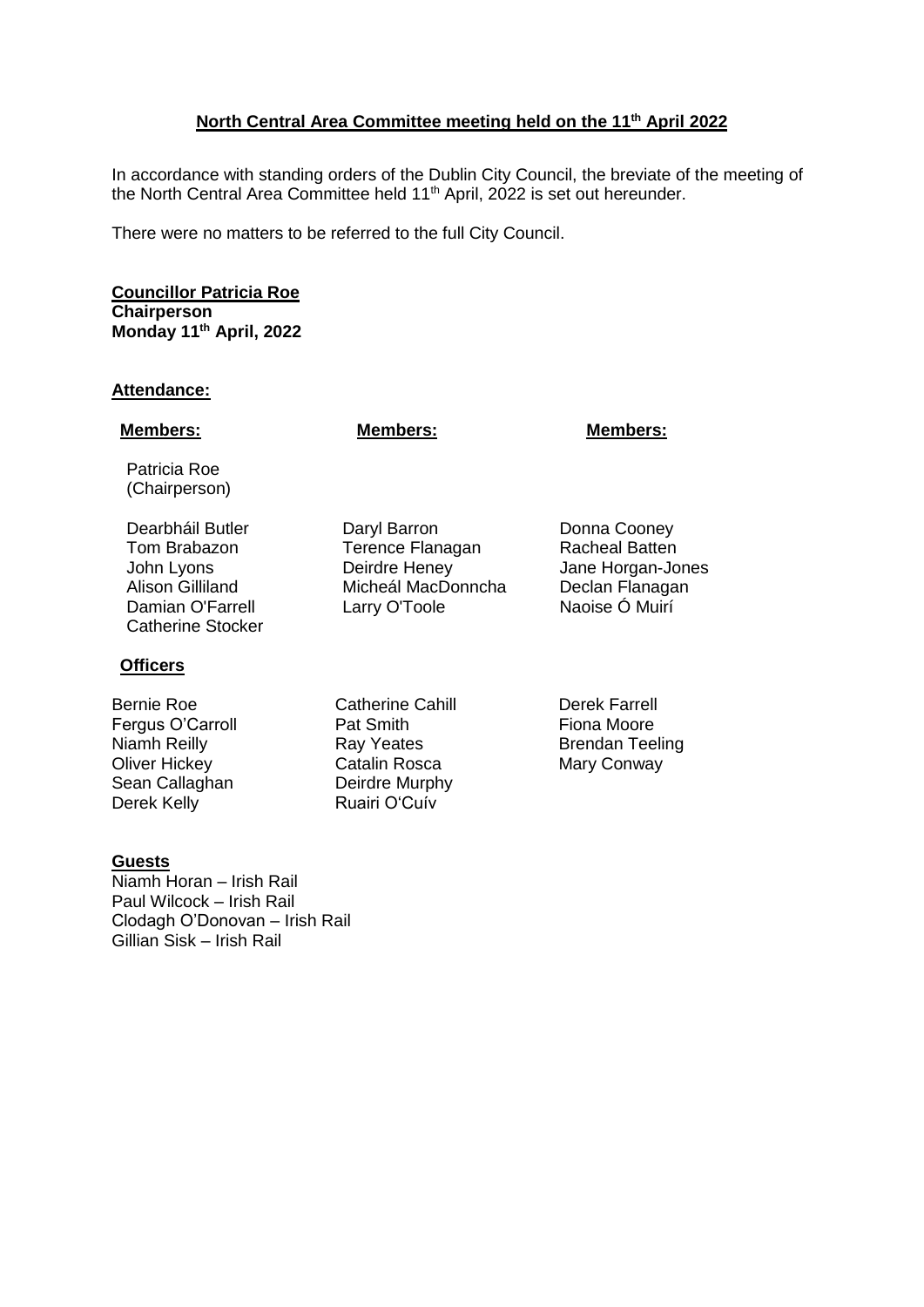# **Special SHD North Central Area Committee meeting held on 22nd April, 2022**

In accordance with the Standing Orders of the Dublin City Council, the Breviate of the SHD Meeting of the North Central Area Committee held 22<sup>nd</sup> April, 2022 is submitted hereunder:

# 2 **With reference to SHD0007/22 - Shanowen Business Centre & Kaybee House, Shanowen Road, Santry, Dublin 9.**

ORDER: Presentation noted.

There were no items considered by the Committee for referral to City Council.

**Cllr. Patricia Roe Chairperson 22nd April, 2022**

## **Attendance:**

Patricia Roe Racheal Batten Terence Flanagan Jane Horgan Jones Mary Callaghan

Staff: Ronan Murphy Jackie O'Reilly Liam Barry John Bergin Derek Farrell Fiona Moore

Members: Members: Members:

Lord Mayor Alison Gilliland John Lyons Damian O'Farrell Daryl Barron Donna Cooney Noeleen Reilly

Naoise O'Muirí Declan Flanagan Keith Connolly Caroline Conroy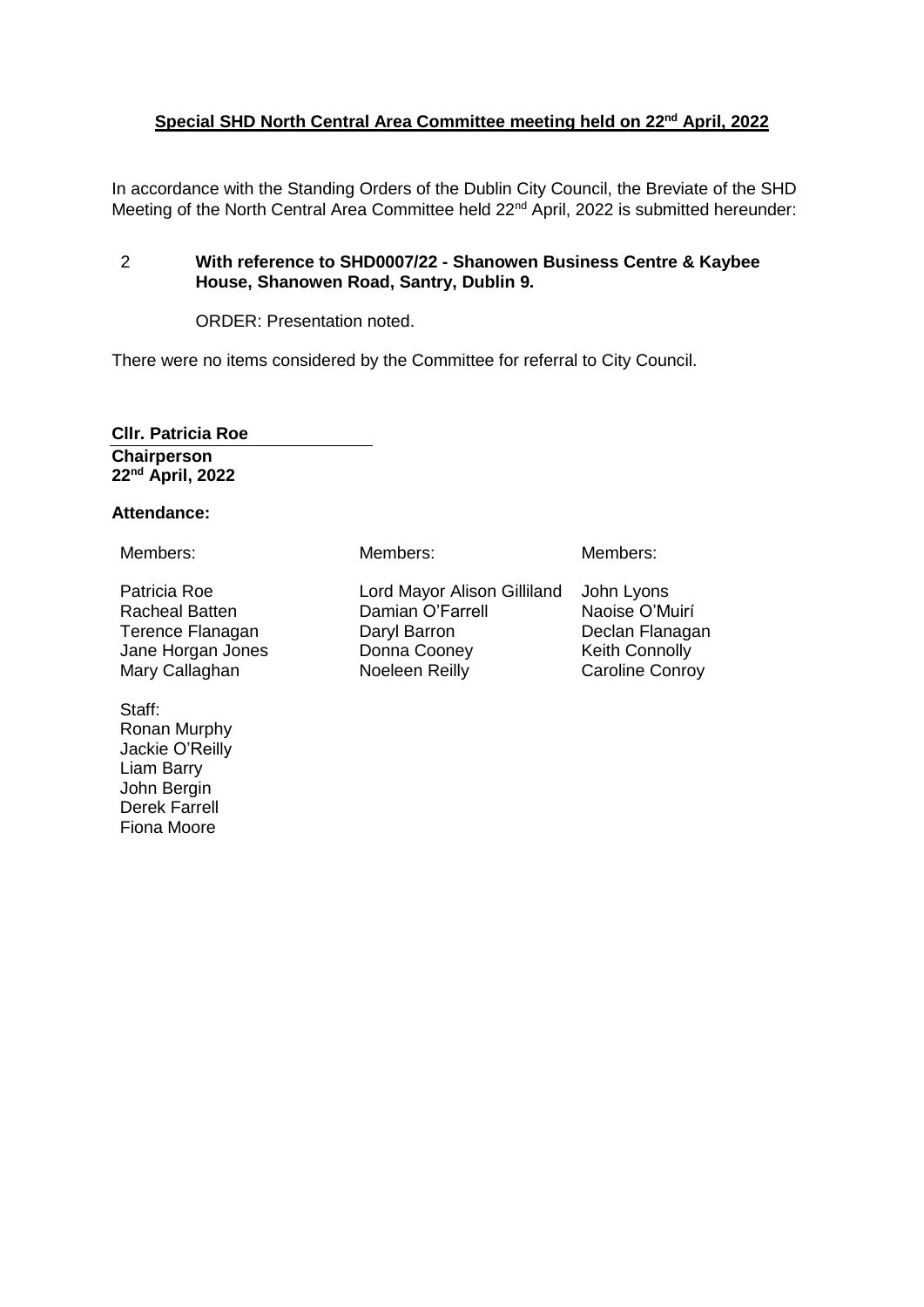# **North West Area Committee meeting held on the 19th April 2022**

**1.** Proposed Extinguishment of the Public Right of Way over the laneway between 19-27 McKee Avenue, Finglas, Dublin 11.

## **Order: Recommend to Council**

**2.** With reference to a proposed disposal of a plot to the side of 25 McKee Avenue, Finglas, Dublin 11.

## **Order: Recommend to Council**

| <b>NWA Councillors:</b> | Keith Connolly,<br>Noeleen Reilly,                                                                                                                                                                                                                                                                                                                                                                                                                                                                                                                                                                            | Mary Callaghan,<br>Caroline Conroy, Anthony Connaghan,<br>Briege MacOscar. |
|-------------------------|---------------------------------------------------------------------------------------------------------------------------------------------------------------------------------------------------------------------------------------------------------------------------------------------------------------------------------------------------------------------------------------------------------------------------------------------------------------------------------------------------------------------------------------------------------------------------------------------------------------|----------------------------------------------------------------------------|
| <b>Apologies:</b>       | Stephen Groome, NW District Parks Superintendent<br>Ruth Johnson, City Archaeologist,<br>Derek Healy Area Housing Manager.<br>Catherine Brophy Walsh, Public Domain Officer                                                                                                                                                                                                                                                                                                                                                                                                                                   |                                                                            |
| Officials:              | Kathy Quinn (Deputy Chief Executive),<br>Derek Kelly (Director of Services-North West Area),<br>Mick Carroll (Area Manager - Finglas),<br>Jackie O'Reilly (Area Manager-Ballymun),<br>Marguerite Delaney (A/Environmental Liaison Officer),<br>Mary Bellew (Staff Officer),<br>Leona Harrison (Senior Staff Officer)<br>Liam Barry (Economic Development Officer),<br>Larry Dooley (Community & Social Development Officer),<br>Catalin Rosca (Assistant Engineer),<br>Fergus O'Carroll, (Senior Executive Parks Superintendent)<br>Christina Todd (Landscape Architect)<br>Sharon McMahon (Project Engineer) |                                                                            |

**Councillor Keith Connolly Chairperson**

**The meeting concluded at 4.35 p.m.**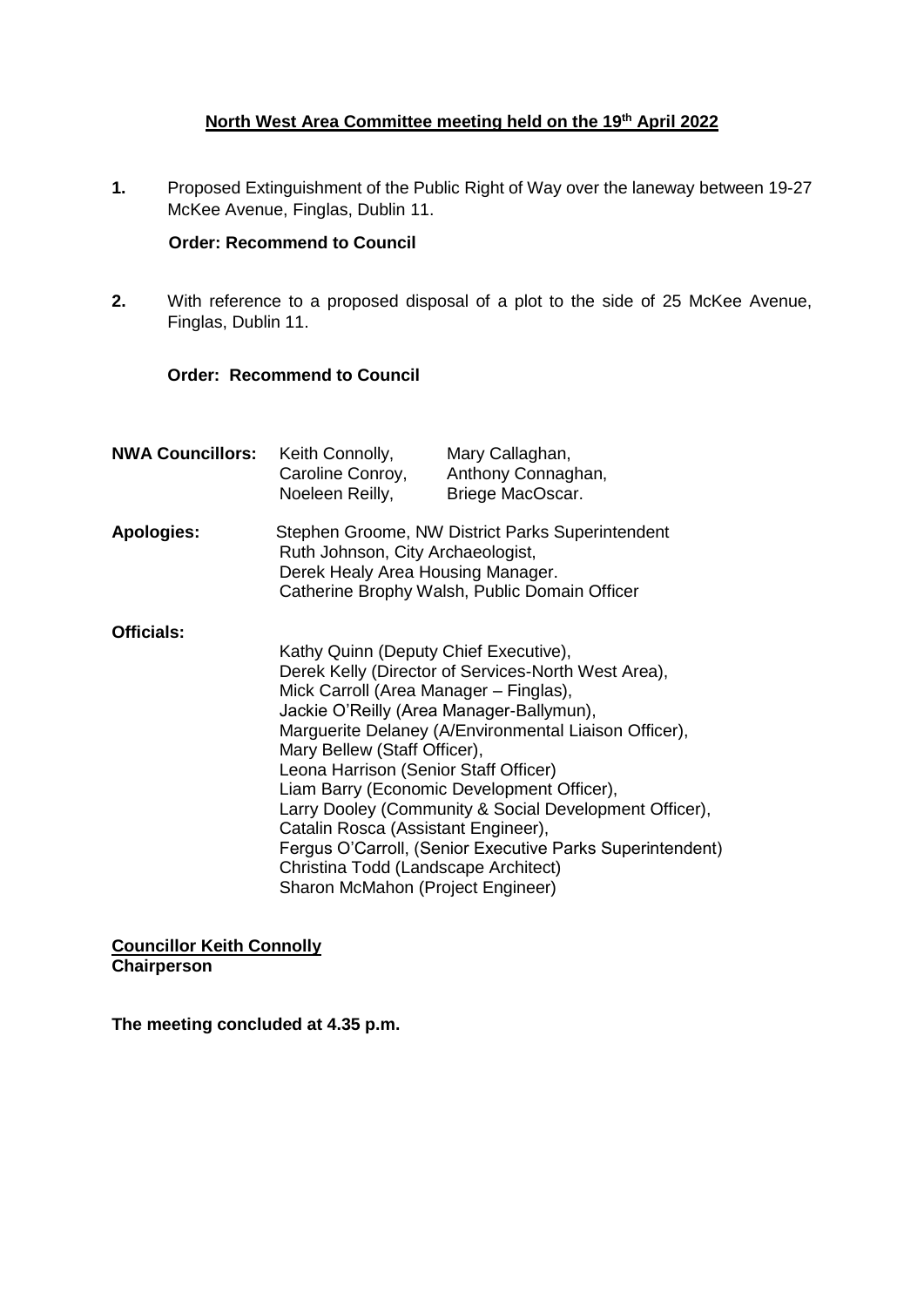# **South Central Area Committee meeting held on the 20th April 2022**

In accordance with standing orders of the Dublin City Council, the Breviate of the meeting of the South Central Area Committee held on the 20<sup>th</sup> April, 2022 set out hereunder: -

# **1.) Planning & Property Development Matters**

- a) With reference to the proposed grant of a further 35 year lease in the Salmon Fishery Islandbridge Dublin 8 to the Dublin and District Salmon Anglers Association Limited. **Order: Agreed. Recommend to Council.**
- b) With reference to the proposed grant of a lease of the premises 12-16 Walkinstown Green, Walkinstown, Dublin 12. **Order: Agreed. Recommend to Council.**

**Councillor Vincent Jackson Chairperson 20th April, 2022**

# **Attendance**

**Members: Members:** Vincent Jackson, (Chairperson) Sophie Nicoullaud (Vice Chair) Daithí Doolan **Michael Watters**<br>
Darragh Moriarty **Michael Pidgeon** Darragh Moriarty<br>Máire Devine

Daithí De Róiste

Cllr Deirdre Heney, North Central Area was also in attendance.

# **Officers:**

Derek Kelly, Director of Services South Central Area; Alan Sherry, Senior Executive Officer, Ballyfermot Area Office; Tony Smithers, Area Housing Manager, SWIC; Anna McDermott, Public Domain Enforcement Officer, South Central Area; Neil O'Donoghue, Executive ITS Officer, Environment & Transportation; David Quearney, Acting Staff Officer, South Central Area; Gabrielle Malone, Senior Staff Officer, South Central Area;